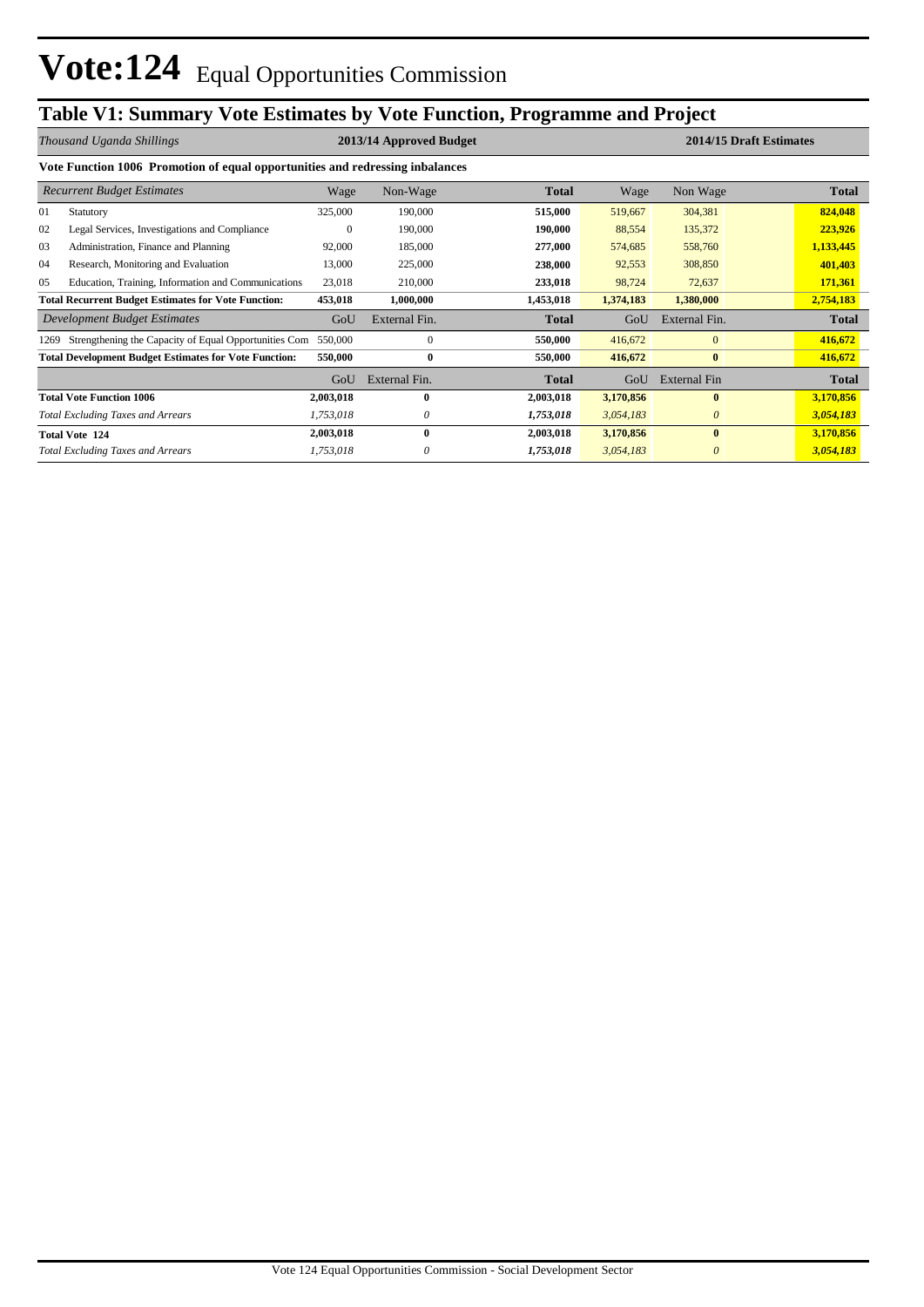## **Table V2: Summary Vote Estimates by Item**

| Thousand Uganda Shillings                                 | 2013/14 Approved Budget |                       |              | 2014/15 Draft Estimates |                       |                         |
|-----------------------------------------------------------|-------------------------|-----------------------|--------------|-------------------------|-----------------------|-------------------------|
|                                                           |                         | GoU External Fin.     | <b>Total</b> |                         | GoU External Fin.     | Total                   |
| <b>Employees, Goods and Services (Outputs Provided)</b>   | 1,453,018               | $\boldsymbol{\theta}$ | 1,453,018    | 2,754,183               | $\boldsymbol{\theta}$ | 2,754,183               |
| 211102 Contract Staff Salaries (Incl. Casuals, Temporary) | 453,018                 | $\mathbf{0}$          | 453,018      | 1,374,183               | $\overline{0}$        | 1,374,183               |
| 211103 Allowances                                         | 131,000                 | $\boldsymbol{0}$      | 131,000      | 169,254                 | $\mathbf{0}$          | 169,254                 |
| 212101 Social Security Contributions                      | 39,681                  | $\boldsymbol{0}$      | 39,681       | 85,452                  | $\overline{0}$        | 85,452                  |
| 212201 Social Security Contributions                      | 9,278                   | $\boldsymbol{0}$      | 9,278        | $\mathbf{0}$            | $\overline{0}$        | $\bf{0}$                |
| 213001 Medical expenses (To employees)                    | 2,000                   | $\overline{0}$        | 2,000        | 14,000                  | $\overline{0}$        | 14,000                  |
| 213002 Incapacity, death benefits and funeral expenses    | 11,000                  | $\boldsymbol{0}$      | 11,000       | 24,000                  | $\mathbf{0}$          | 24,000                  |
| 221001 Advertising and Public Relations                   | 47,500                  | $\mathbf{0}$          | 47,500       | 46,511                  | $\overline{0}$        | 46,511                  |
| 221002 Workshops and Seminars                             | 49,800                  | $\mathbf{0}$          | 49,800       | 62,600                  | $\overline{0}$        | 62,600                  |
| 221003 Staff Training                                     | 44,000                  | $\overline{0}$        | 44,000       | 51,232                  | $\overline{0}$        | 51,232                  |
| 221004 Recruitment Expenses                               | 10,000                  | $\boldsymbol{0}$      | 10,000       | $\mathbf{0}$            | $\overline{0}$        | $\mathbf{0}$            |
| 221005 Hire of Venue (chairs, projector, etc)             | 28,600                  | $\Omega$              | 28,600       | 17,500                  | $\overline{0}$        | 17,500                  |
| 221007 Books, Periodicals & Newspapers                    | 36,020                  | $\boldsymbol{0}$      | 36,020       | 27,441                  | $\mathbf{0}$          | 27,441                  |
| 221008 Computer supplies and Information Technology (IT)  | 18,000                  | $\overline{0}$        | 18,000       | $\mathbf{0}$            | $\overline{0}$        | $\overline{\mathbf{0}}$ |
| 221009 Welfare and Entertainment                          | 6,400                   | $\mathbf{0}$          | 6,400        | $\mathbf{0}$            | $\overline{0}$        | $\mathbf{0}$            |
| 221010 Special Meals and Drinks                           | 4,400                   | $\mathbf{0}$          | 4,400        | $\overline{0}$          | $\mathbf{0}$          | $\mathbf{0}$            |
| 221011 Printing, Stationery, Photocopying and Binding     | 54,924                  | $\boldsymbol{0}$      | 54,924       | 89,162                  | $\mathbf{0}$          | 89,162                  |
| 221012 Small Office Equipment                             | 3,500                   | $\overline{0}$        | 3,500        | $\mathbf{0}$            | $\mathbf{0}$          | $\overline{\mathbf{0}}$ |
| 221014 Bank Charges and other Bank related costs          | 500                     | $\mathbf{0}$          | 500          | $\mathbf{0}$            | $\mathbf{0}$          | $\overline{\mathbf{0}}$ |
| 221016 IFMS Recurrent costs                               | 3,000                   | $\overline{0}$        | 3,000        | 33,720                  | $\overline{0}$        | 33,720                  |
| 221017 Subscriptions                                      | 15,000                  | $\boldsymbol{0}$      | 15,000       | 2,500                   | $\theta$              | 2,500                   |
| 222001 Telecommunications                                 | 19,800                  | $\boldsymbol{0}$      | 19,800       | 7,000                   | $\mathbf{0}$          | 7,000                   |
| 222002 Postage and Courier                                | 2,200                   | $\boldsymbol{0}$      | 2,200        | $\mathbf{0}$            | $\overline{0}$        | $\mathbf{0}$            |
| 223004 Guard and Security services                        | 9,240                   | $\overline{0}$        | 9,240        | 9,240                   | $\overline{0}$        | 9,240                   |
| 223005 Electricity                                        | 10,000                  | $\boldsymbol{0}$      | 10,000       | 24,000                  | $\mathbf{0}$          | 24,000                  |
| 223006 Water                                              | 8,000                   | $\overline{0}$        | 8,000        | 24,000                  | $\overline{0}$        | 24,000                  |
| 224002 General Supply of Goods and Services               | 53,500                  | $\boldsymbol{0}$      | 53,500       | $\mathbf{0}$            | $\mathbf{0}$          | $\overline{\mathbf{0}}$ |
| 224004 Cleaning and Sanitation                            | $\boldsymbol{0}$        | $\boldsymbol{0}$      | $\bf{0}$     | 17,000                  | $\overline{0}$        | 17,000                  |
| 225001 Consultancy Services- Short term                   | 77,122                  | $\boldsymbol{0}$      | 77,122       | 2,500                   | $\mathbf{0}$          | 2,500                   |
| 227001 Travel inland                                      | 60,535                  | $\overline{0}$        | 60,535       | 371,110                 | $\overline{0}$        | 371,110                 |
| 227002 Travel abroad                                      | 83,000                  | $\mathbf{0}$          | 83,000       | 32,000                  | $\overline{0}$        | 32,000                  |
| 227004 Fuel, Lubricants and Oils                          | 126,000                 | $\boldsymbol{0}$      | 126,000      | 225,500                 | $\overline{0}$        | 225,500                 |
| 228002 Maintenance - Vehicles                             | 36,000                  | $\mathbf{0}$          | 36,000       | 33,532                  | $\overline{0}$        | 33,532                  |
| 228004 Maintenance - Other                                | $\boldsymbol{0}$        | $\boldsymbol{0}$      | $\bf{0}$     | 10,746                  | $\mathbf{0}$          | 10,746                  |
| <b>Investment</b> (Capital Purchases)                     | 550,000                 | $\pmb{\theta}$        | 550,000      | 416,672                 | $\boldsymbol{\theta}$ | 416,672                 |
| 231004 Transport equipment                                | 250,000                 | $\boldsymbol{0}$      | 250,000      | 250,000                 | $\mathbf{0}$          | 250,000                 |
| 231005 Machinery and equipment                            | $\mathbf{0}$            | $\mathbf{0}$          | $\bf{0}$     | 30,000                  | $\overline{0}$        | 30,000                  |
| 231006 Furniture and fittings (Depreciation)              | 50,000                  | $\boldsymbol{0}$      | 50,000       | 20,000                  | $\overline{0}$        | 20,000                  |
| 312204 Taxes on Machinery, Furniture & Vehicles           | $\mathbf{0}$            | $\mathbf{0}$          | $\bf{0}$     | 116,672                 | $\overline{0}$        | 116,672                 |
| 312206 Gross Tax                                          | 250,000                 | $\mathbf{0}$          | 250,000      | $\mathbf{0}$            | $\mathbf{0}$          | $\bf{0}$                |
| <b>Grand Total Vote 124</b>                               | 2,003,018               | $\boldsymbol{0}$      | 2,003,018    | 3,170,856               | $\bf{0}$              | 3,170,856               |
| <b>Total Excluding Taxes and Arrears</b>                  | 1,753,018               | $\boldsymbol{\theta}$ | 1,753,018    | 3,054,183               | $\boldsymbol{\theta}$ | 3,054,183               |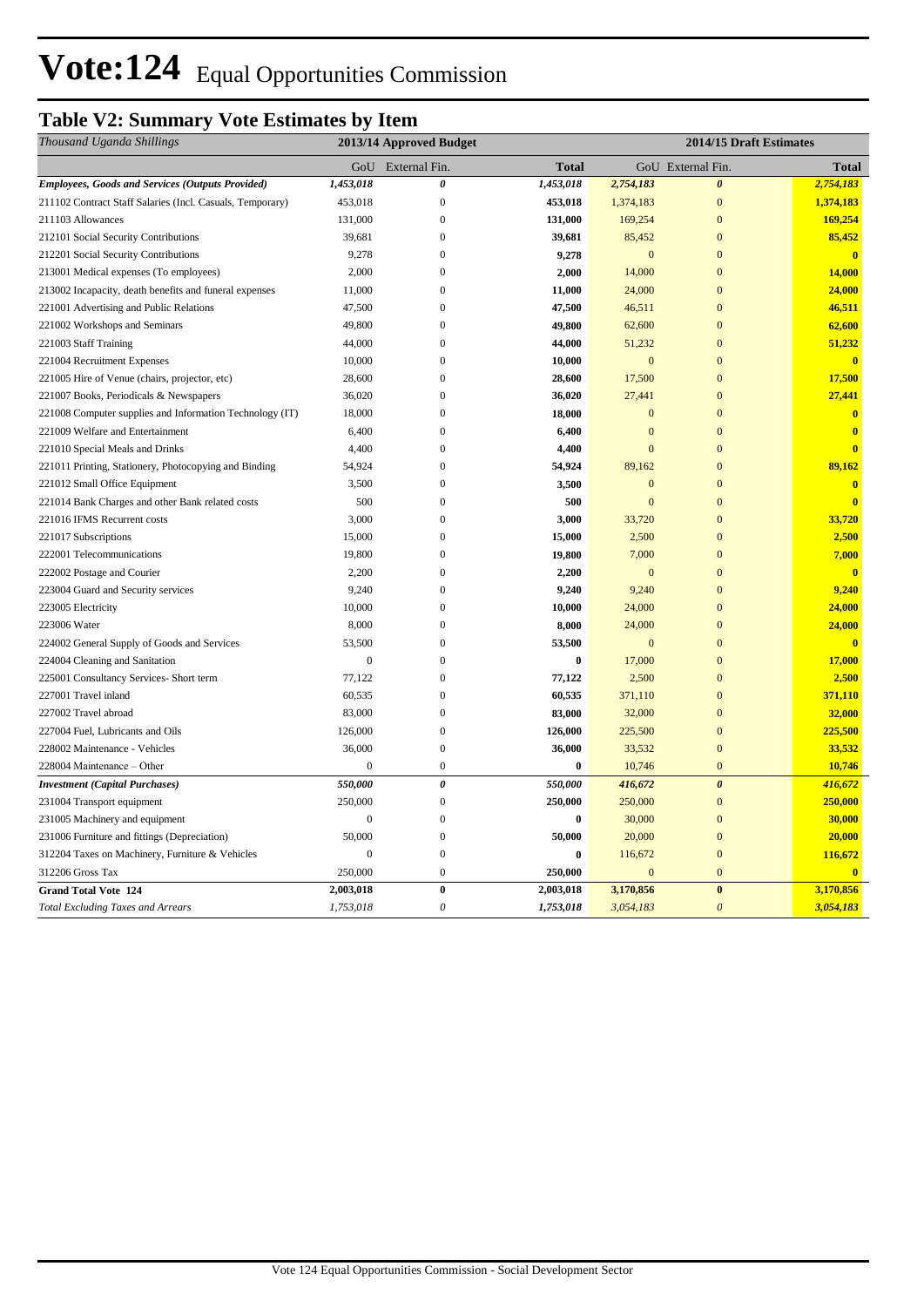### **Table V3: Detailed Estimates by Vote Function, Cost Centre, Output and Item**

### *Vote Function 1006 Promotion of equal opportunities and redressing inbalances*

#### *Recurrent Budget Estimates*

#### **Programme 01 Statutory**

| Thousand Uganda Shillings                                |                  | 2013/14 Approved Budget |              |              | 2014/15 Draft Estimates |              |
|----------------------------------------------------------|------------------|-------------------------|--------------|--------------|-------------------------|--------------|
| <b>Outputs Provided</b>                                  | Wage             | Non-Wage                | <b>Total</b> | Wage         | Non Wage                | <b>Total</b> |
| Output:100601 Policies, Advocacy and Tribunal Operations |                  |                         |              |              |                         |              |
| 211102 Contract Staff Salaries (Incl. Casuals, T         | 325,000          | $\theta$                | 325,000      | 519,667      | $\mathbf{0}$            | 519,667      |
| 211103 Allowances                                        | $\overline{0}$   | 25,000                  | 25,000       | $\mathbf{0}$ | 40,200                  | 40,200       |
| 221001 Advertising and Public Relations                  | $\mathbf{0}$     | 7,000                   | 7,000        | $\mathbf{0}$ | 20,100                  | 20,100       |
| 221002 Workshops and Seminars                            | 0                | 10,000                  | 10,000       | $\mathbf{0}$ | 20,100                  | 20,100       |
| <b>Staff Training</b><br>221003                          | $\boldsymbol{0}$ | 10,000                  | 10,000       | $\mathbf{0}$ | 40,200                  | 40,200       |
| 221005 Hire of Venue (chairs, projector, etc)            | $\mathbf{0}$     | 13,000                  | 13,000       | $\mathbf{0}$ | 5,000                   | 5,000        |
| Books, Periodicals & Newspapers<br>221007                | $\mathbf{0}$     | 5,000                   | 5,000        | $\mathbf{0}$ | $\mathbf{0}$            | $\mathbf{0}$ |
| Welfare and Entertainment<br>221009                      | $\mathbf{0}$     | 3,000                   | 3,000        | $\mathbf{0}$ | $\mathbf{0}$            | $\mathbf{0}$ |
| 221010 Special Meals and Drinks                          | $\mathbf{0}$     | 2,500                   | 2,500        | $\mathbf{0}$ | $\Omega$                | $\bf{0}$     |
| 221011 Printing, Stationery, Photocopying and            | $\Omega$         | 9,500                   | 9,500        | $\Omega$     | 10,581                  | 10,581       |
| Subscriptions<br>221017                                  | $\mathbf{0}$     | 3,000                   | 3,000        | $\mathbf{0}$ | 2,500                   | 2,500        |
| Telecommunications<br>222001                             | $\mathbf{0}$     | 6,000                   | 6,000        | $\Omega$     | $\Omega$                | $\mathbf{0}$ |
| <b>Consultancy Services- Short term</b><br>225001        | $\mathbf{0}$     | 15,000                  | 15,000       | $\mathbf{0}$ | 2,500                   | 2,500        |
| Travel inland<br>227001                                  | $\mathbf{0}$     | 10,000                  | 10,000       | $\mathbf{0}$ | 116,700                 | 116,700      |
| 227002 Travel abroad                                     | $\mathbf{0}$     | 25,000                  | 25,000       | $\mathbf{0}$ | $\overline{0}$          |              |
| 227004 Fuel, Lubricants and Oils                         | $\mathbf{0}$     | 46,000                  | 46,000       | $\Omega$     | 46,500                  | 46,500       |
| Total Cost of Output 100601:                             | 325,000          | 190,000                 | 515,000      | 519,667      | 304,381                 | 824,048      |
| <b>Total Cost of Outputs Provided</b>                    | 325,000          | 190,000                 | 515,000      | 519,667      | 304,381                 | 824,048      |
| <b>Total Programme 01</b>                                | 325,000          | 190,000                 | 515,000      | 519,667      | 304,381                 | 824,048      |
| <b>Total Excluding Arrears</b>                           | 325,000          | 190,000                 | 515,000      | 519,667      | 304,381                 | 824,048      |

#### **Programme 02 Legal Services, Investigations and Compliance**

| <b>Outputs Provided</b><br>Non-Wage<br>Non Wage<br>Wage<br><b>Total</b><br>Wage<br>Output:100602 Investigations and Follow up of cases and complaints<br>$\overline{0}$<br>88,554<br>$\Omega$<br>211102 Contract Staff Salaries (Incl. Casuals, T<br>$\bf{0}$<br>36,276<br>211103 Allowances<br>27,000<br>27,000<br>$\mathbf{0}$<br>0<br>8,855<br>212101 Social Security Contributions<br>7.865<br>7,865<br>0<br>$\mathbf{0}$<br>213001 Medical expenses (To employees)<br>500<br>500<br>$\mathbf{0}$<br>$\Omega$<br>0<br>7,000<br>5,000<br>221001 Advertising and Public Relations<br>7,000<br>$\Omega$<br>0<br>15,000<br>15,000<br>221002 Workshops and Seminars<br>$\mathbf{0}$<br>$\mathbf{0}$<br>0<br>221003 Staff Training<br>10,000<br>10,000<br>8,000<br>0<br>$\mathbf{0}$<br>221005 Hire of Venue (chairs, projector, etc)<br>5,000<br>5,000<br>$\overline{0}$<br>0<br>$\mathbf{0}$<br>15,000<br>0<br>$\mathbf{0}$ | Thousand Uganda Shillings              |  | 2013/14 Approved Budget |        | 2014/15 Draft Estimates |       |                         |  |  |
|-----------------------------------------------------------------------------------------------------------------------------------------------------------------------------------------------------------------------------------------------------------------------------------------------------------------------------------------------------------------------------------------------------------------------------------------------------------------------------------------------------------------------------------------------------------------------------------------------------------------------------------------------------------------------------------------------------------------------------------------------------------------------------------------------------------------------------------------------------------------------------------------------------------------------------|----------------------------------------|--|-------------------------|--------|-------------------------|-------|-------------------------|--|--|
|                                                                                                                                                                                                                                                                                                                                                                                                                                                                                                                                                                                                                                                                                                                                                                                                                                                                                                                             |                                        |  |                         |        |                         |       | <b>Total</b>            |  |  |
|                                                                                                                                                                                                                                                                                                                                                                                                                                                                                                                                                                                                                                                                                                                                                                                                                                                                                                                             |                                        |  |                         |        |                         |       |                         |  |  |
|                                                                                                                                                                                                                                                                                                                                                                                                                                                                                                                                                                                                                                                                                                                                                                                                                                                                                                                             |                                        |  |                         |        |                         |       | 88,554                  |  |  |
|                                                                                                                                                                                                                                                                                                                                                                                                                                                                                                                                                                                                                                                                                                                                                                                                                                                                                                                             |                                        |  |                         |        |                         |       | 36,276                  |  |  |
|                                                                                                                                                                                                                                                                                                                                                                                                                                                                                                                                                                                                                                                                                                                                                                                                                                                                                                                             |                                        |  |                         |        |                         |       | 8,855                   |  |  |
|                                                                                                                                                                                                                                                                                                                                                                                                                                                                                                                                                                                                                                                                                                                                                                                                                                                                                                                             |                                        |  |                         |        |                         |       | $\mathbf{0}$            |  |  |
|                                                                                                                                                                                                                                                                                                                                                                                                                                                                                                                                                                                                                                                                                                                                                                                                                                                                                                                             |                                        |  |                         |        |                         |       | 5,000                   |  |  |
|                                                                                                                                                                                                                                                                                                                                                                                                                                                                                                                                                                                                                                                                                                                                                                                                                                                                                                                             |                                        |  |                         |        |                         |       | $\mathbf{0}$            |  |  |
|                                                                                                                                                                                                                                                                                                                                                                                                                                                                                                                                                                                                                                                                                                                                                                                                                                                                                                                             |                                        |  |                         |        |                         |       | 8,000                   |  |  |
|                                                                                                                                                                                                                                                                                                                                                                                                                                                                                                                                                                                                                                                                                                                                                                                                                                                                                                                             |                                        |  |                         |        |                         |       | $\overline{\mathbf{0}}$ |  |  |
|                                                                                                                                                                                                                                                                                                                                                                                                                                                                                                                                                                                                                                                                                                                                                                                                                                                                                                                             | 221007 Books, Periodicals & Newspapers |  |                         | 15,000 |                         | 5,441 | 5,441                   |  |  |
| 221009 Welfare and Entertainment<br>1,200<br>1,200<br>0<br>$\mathbf{0}$<br>$\Omega$                                                                                                                                                                                                                                                                                                                                                                                                                                                                                                                                                                                                                                                                                                                                                                                                                                         |                                        |  |                         |        |                         |       | $\mathbf{0}$            |  |  |
| 200<br>200<br>221010 Special Meals and Drinks<br>0<br>$\Omega$<br>$\Omega$                                                                                                                                                                                                                                                                                                                                                                                                                                                                                                                                                                                                                                                                                                                                                                                                                                                  |                                        |  |                         |        |                         |       | $\mathbf{0}$            |  |  |
| 10,300<br>10,300<br>10,000<br>221011 Printing, Stationery, Photocopying and<br>0<br>$\Omega$                                                                                                                                                                                                                                                                                                                                                                                                                                                                                                                                                                                                                                                                                                                                                                                                                                |                                        |  |                         |        |                         |       | 10,000                  |  |  |
| 221017 Subscriptions<br>3,000<br>3,000<br>$\mathbf{0}$<br>$\Omega$<br>0                                                                                                                                                                                                                                                                                                                                                                                                                                                                                                                                                                                                                                                                                                                                                                                                                                                     |                                        |  |                         |        |                         |       | $\mathbf{0}$            |  |  |
| 2,400<br>2,400<br>2,000<br>222001 Telecommunications<br>0<br>$\Omega$                                                                                                                                                                                                                                                                                                                                                                                                                                                                                                                                                                                                                                                                                                                                                                                                                                                       |                                        |  |                         |        |                         |       | 2,000                   |  |  |
| 15,000<br>225001 Consultancy Services- Short term<br>0<br>15,000<br>$\mathbf{0}$<br>$\mathbf{0}$                                                                                                                                                                                                                                                                                                                                                                                                                                                                                                                                                                                                                                                                                                                                                                                                                            |                                        |  |                         |        |                         |       | $\mathbf{0}$            |  |  |
| 227001 Travel inland<br>15,535<br>15,535<br>37,000<br>0<br>$\mathbf{0}$                                                                                                                                                                                                                                                                                                                                                                                                                                                                                                                                                                                                                                                                                                                                                                                                                                                     |                                        |  |                         |        |                         |       | 37,000                  |  |  |
| 227002 Travel abroad<br>25,000<br>25,000<br>$\theta$<br>$\Omega$<br>0                                                                                                                                                                                                                                                                                                                                                                                                                                                                                                                                                                                                                                                                                                                                                                                                                                                       |                                        |  |                         |        |                         |       | $\mathbf{0}$            |  |  |
| 30,000<br>30,000<br>22,800<br>227004 Fuel, Lubricants and Oils<br>$\mathbf{0}$<br>0                                                                                                                                                                                                                                                                                                                                                                                                                                                                                                                                                                                                                                                                                                                                                                                                                                         |                                        |  |                         |        |                         |       | 22,800                  |  |  |
| 190,000<br>88,554<br>135,372<br>Total Cost of Output 100602:<br>190,000<br>0                                                                                                                                                                                                                                                                                                                                                                                                                                                                                                                                                                                                                                                                                                                                                                                                                                                |                                        |  |                         |        |                         |       | 223,926                 |  |  |
| <b>Total Cost of Outputs Provided</b><br>190,000<br>$\bf{0}$<br>190,000<br>88,554<br>135,372                                                                                                                                                                                                                                                                                                                                                                                                                                                                                                                                                                                                                                                                                                                                                                                                                                |                                        |  |                         |        |                         |       | 223,926                 |  |  |
| <b>Total Programme 02</b><br>$\bf{0}$<br>190,000<br>135,372<br>190,000<br>88,554                                                                                                                                                                                                                                                                                                                                                                                                                                                                                                                                                                                                                                                                                                                                                                                                                                            |                                        |  |                         |        |                         |       | 223,926                 |  |  |
| <b>Total Excluding Arrears</b><br>190,000<br>135,372<br>0<br>190,000<br>88,554                                                                                                                                                                                                                                                                                                                                                                                                                                                                                                                                                                                                                                                                                                                                                                                                                                              |                                        |  |                         |        |                         |       | 223,926                 |  |  |

#### **Programme 03 Administration, Finance and Planning**

| Thousand Uganda Shillings                         | 2013/14 Approved Budget |          |              |         | 2014/15 Draft Estimates |              |
|---------------------------------------------------|-------------------------|----------|--------------|---------|-------------------------|--------------|
| <b>Outputs Provided</b>                           | Wage                    | Non-Wage | <b>Total</b> | Wage    | Non Wage                | <b>Total</b> |
| Output:100603 Administration and support services |                         |          |              |         |                         |              |
| 211102 Contract Staff Salaries (Incl. Casuals, T  | 92,000                  |          | 92,000       | 574,685 |                         | 574.685      |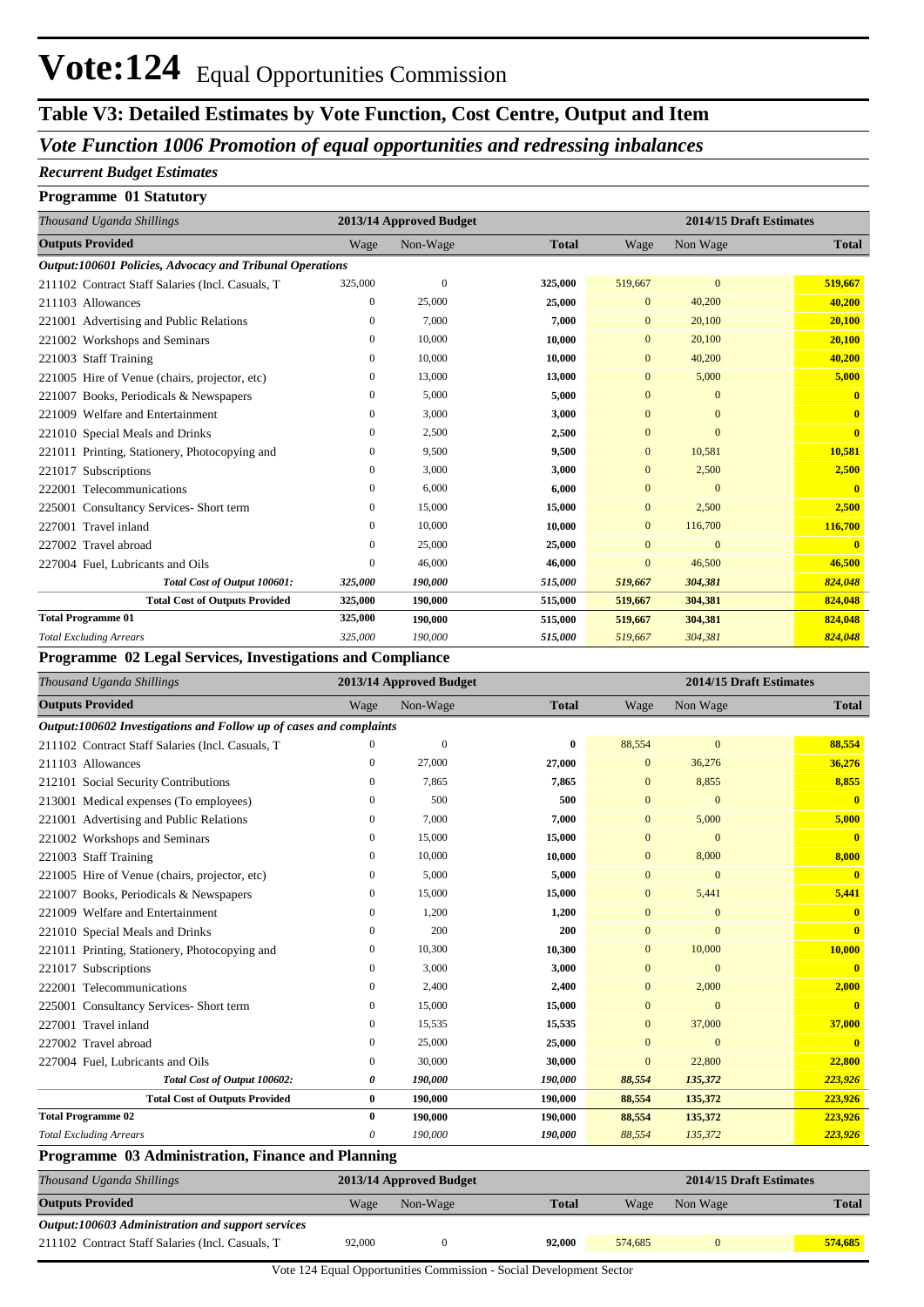### **Table V3: Detailed Estimates by Vote Function, Cost Centre, Output and Item**

### *Vote Function 1006 Promotion of equal opportunities and redressing inbalances*

**Programme 03 Administration, Finance and Planning**

| Thousand Uganda Shillings                       |                  | 2013/14 Approved Budget |              |                | 2014/15 Draft Estimates |                         |
|-------------------------------------------------|------------------|-------------------------|--------------|----------------|-------------------------|-------------------------|
| <b>Outputs Provided</b>                         | Wage             | Non-Wage                | <b>Total</b> | Wage           | Non Wage                | <b>Total</b>            |
| 211103 Allowances                               | $\mathbf{0}$     | 13,500                  | 13,500       | $\mathbf{0}$   | 52,410                  | 52,410                  |
| 212101 Social Security Contributions            | $\mathbf{0}$     | 24,140                  | 24,140       | $\mathbf{0}$   | 57,470                  | 57,470                  |
| 213001 Medical expenses (To employees)          | $\theta$         | 500                     | 500          | $\overline{0}$ | 14,000                  | 14,000                  |
| 213002 Incapacity, death benefits and funeral e | $\boldsymbol{0}$ | 5,000                   | 5,000        | $\mathbf{0}$   | 24,000                  | 24,000                  |
| 221001 Advertising and Public Relations         | $\mathbf{0}$     | 5,000                   | 5,000        | $\mathbf{0}$   | 16,000                  | 16,000                  |
| 221002 Workshops and Seminars                   | $\mathbf{0}$     | 3,800                   | 3,800        | $\overline{0}$ | 20,000                  | 20,000                  |
| 221003 Staff Training                           | $\mathbf{0}$     | 21,000                  | 21,000       | $\mathbf{0}$   | 3,032                   | 3,032                   |
| 221004 Recruitment Expenses                     | $\mathbf{0}$     | 10,000                  | 10,000       | $\Omega$       | $\mathbf{0}$            | $\bf{0}$                |
| 221005 Hire of Venue (chairs, projector, etc)   | $\mathbf{0}$     | 100                     | 100          | $\mathbf{0}$   | $\overline{0}$          | $\mathbf{0}$            |
| 221007 Books, Periodicals & Newspapers          | $\mathbf{0}$     | 4,520                   | 4,520        | $\mathbf{0}$   | 22,000                  | 22,000                  |
| 221008 Computer supplies and Information Tec    | $\mathbf{0}$     | 5,000                   | 5,000        | $\Omega$       | $\overline{0}$          | $\overline{\mathbf{0}}$ |
| 221009 Welfare and Entertainment                | $\mathbf{0}$     | 2,000                   | 2,000        | $\overline{0}$ | $\overline{0}$          | $\mathbf{0}$            |
| 221010 Special Meals and Drinks                 | $\mathbf{0}$     | 1,500                   | 1,500        | $\Omega$       | $\overline{0}$          | $\overline{\mathbf{0}}$ |
| 221011 Printing, Stationery, Photocopying and   | $\mathbf{0}$     | 9,000                   | 9,000        | $\mathbf{0}$   | 31,000                  | 31,000                  |
| 221012 Small Office Equipment                   | $\mathbf{0}$     | 200                     | 200          | $\overline{0}$ | $\mathbf{0}$            | $\overline{\mathbf{0}}$ |
| 221014 Bank Charges and other Bank related c    | $\boldsymbol{0}$ | 500                     | 500          | $\mathbf{0}$   | $\overline{0}$          | $\overline{\mathbf{0}}$ |
| 221016 IFMS Recurrent costs                     | $\mathbf{0}$     | 3,000                   | 3,000        | $\mathbf{0}$   | 33,720                  | 33,720                  |
| 221017 Subscriptions                            | $\boldsymbol{0}$ | 3,000                   | 3,000        | $\mathbf{0}$   | $\mathbf{0}$            | $\mathbf{0}$            |
| 222001 Telecommunications                       | $\mathbf{0}$     | 6,000                   | 6,000        | $\overline{0}$ | $\mathbf{0}$            | $\mathbf{0}$            |
| 222002 Postage and Courier                      | $\mathbf{0}$     | 1,500                   | 1,500        | $\overline{0}$ | $\overline{0}$          | $\mathbf{0}$            |
| 223004 Guard and Security services              | $\boldsymbol{0}$ | 9,240                   | 9,240        | $\mathbf{0}$   | 9,240                   | 9,240                   |
| 223005 Electricity                              | $\boldsymbol{0}$ | 10,000                  | 10,000       | $\mathbf{0}$   | 24,000                  | 24,000                  |
| 223006 Water                                    | $\boldsymbol{0}$ | 8,000                   | 8,000        | $\mathbf{0}$   | 24,000                  | 24,000                  |
| 224002 General Supply of Goods and Services     | $\boldsymbol{0}$ | 500                     | 500          | $\overline{0}$ | $\overline{0}$          | $\mathbf{0}$            |
| 224004 Cleaning and Sanitation                  | $\mathbf{0}$     | $\theta$                | $\mathbf{0}$ | $\overline{0}$ | 17,000                  | 17,000                  |
| 227001 Travel inland                            | $\overline{0}$   | 10,000                  | 10,000       | $\overline{0}$ | 52,410                  | 52,410                  |
| 227002 Travel abroad                            | $\overline{0}$   | 8,000                   | 8,000        | $\overline{0}$ | 32,000                  | 32,000                  |
| 227004 Fuel, Lubricants and Oils                | $\mathbf{0}$     | 9,000                   | 9,000        | $\mathbf{0}$   | 82,200                  | 82,200                  |
| 228002 Maintenance - Vehicles                   | $\mathbf{0}$     | 11,000                  | 11,000       | $\mathbf{0}$   | 33,532                  | 33,532                  |
| 228004 Maintenance - Other                      | $\mathbf{0}$     | $\theta$                | $\bf{0}$     | $\overline{0}$ | 10,746                  | 10,746                  |
| Total Cost of Output 100603:                    | 92,000           | 185,000                 | 277,000      | 574,685        | 558,760                 | 1,133,445               |
| <b>Total Cost of Outputs Provided</b>           | 92,000           | 185,000                 | 277,000      | 574,685        | 558,760                 | 1,133,445               |
| <b>Total Programme 03</b>                       | 92,000           | 185,000                 | 277,000      | 574,685        | 558,760                 | 1,133,445               |
| <b>Total Excluding Arrears</b>                  | 92,000           | 185,000                 | 277,000      | 574,685        | 558,760                 | 1,133,445               |

#### **Programme 04 Research, Monitoring and Evaluation**

| Thousand Uganda Shillings                                                    |                  | 2013/14 Approved Budget |              | 2014/15 Draft Estimates |              |              |
|------------------------------------------------------------------------------|------------------|-------------------------|--------------|-------------------------|--------------|--------------|
| <b>Outputs Provided</b>                                                      | Wage             | Non-Wage                | <b>Total</b> | Wage                    | Non Wage     | <b>Total</b> |
| Output:100604 Monitoring, Evaluation and compliance with equal opportunities |                  |                         |              |                         |              |              |
| 211102 Contract Staff Salaries (Incl. Casuals, T                             | 13,000           | $\mathbf{0}$            | 13,000       | 92,553                  | $\mathbf{0}$ | 92,553       |
| 211103 Allowances                                                            | $\mathbf{0}$     | 51,000                  | 51,000       | $\mathbf{0}$            | 20,184       | 20,184       |
| 212101 Social Security Contributions                                         | $\mathbf{0}$     | 7,676                   | 7,676        | $\overline{0}$          | 9,255        | 9,255        |
| 213001 Medical expenses (To employees)                                       | $\mathbf{0}$     | 500                     | 500          | $\overline{0}$          | $\mathbf{0}$ |              |
| 213002 Incapacity, death benefits and funeral e                              | $\boldsymbol{0}$ | 3,000                   | 3,000        | $\mathbf{0}$            | $\mathbf{0}$ | $\mathbf{0}$ |
| 221001 Advertising and Public Relations                                      | $\mathbf{0}$     | 10,500                  | 10,500       | $\overline{0}$          | 5,411        | 5,411        |
| 221002 Workshops and Seminars                                                | $\mathbf{0}$     | 13,500                  | 13,500       | $\mathbf{0}$            | 22,500       | 22,500       |
| 221003 Staff Training                                                        | $\mathbf{0}$     | 1,000                   | 1,000        | $\mathbf{0}$            | $\mathbf{0}$ | $\mathbf{0}$ |
| 221005 Hire of Venue (chairs, projector, etc)                                | $\mathbf{0}$     | 7,500                   | 7,500        | $\mathbf{0}$            | 12,500       | 12,500       |
| 221007 Books, Periodicals & Newspapers                                       | $\mathbf{0}$     | 8,000                   | 8,000        | $\mathbf{0}$            | $\mathbf{0}$ |              |
| 221008 Computer supplies and Information Tec                                 | $\mathbf{0}$     | 7,500                   | 7,500        | $\mathbf{0}$            | $\mathbf{0}$ | $\mathbf{0}$ |
| 221009 Welfare and Entertainment                                             | $\mathbf{0}$     | 100                     | 100          | $\mathbf{0}$            | $\mathbf{0}$ | $\mathbf{0}$ |
| 221010 Special Meals and Drinks                                              | $\mathbf{0}$     | 100                     | 100          | $\mathbf{0}$            | $\mathbf{0}$ | $\mathbf{0}$ |
| 221011 Printing, Stationery, Photocopying and                                | $\mathbf{0}$     | 12,124                  | 12,124       | $\mathbf{0}$            | 32,000       | 32,000       |
| 221012 Small Office Equipment                                                | $\mathbf{0}$     | 2,000                   | 2,000        | $\mathbf{0}$            | $\mathbf{0}$ |              |
| 221017 Subscriptions                                                         | $\mathbf{0}$     | 3,000                   | 3,000        | $\mathbf{0}$            | $\mathbf{0}$ | $\mathbf{0}$ |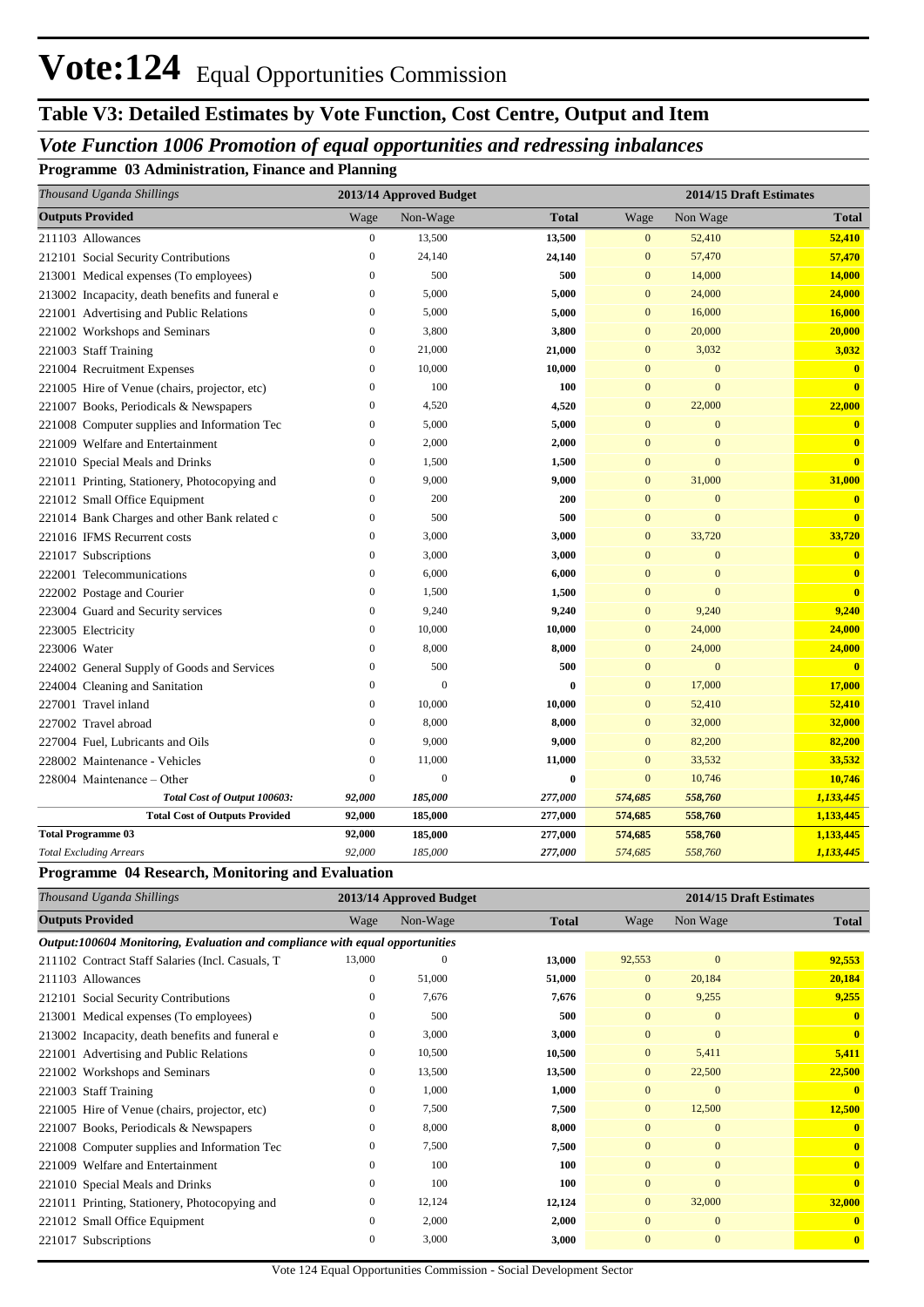### **Table V3: Detailed Estimates by Vote Function, Cost Centre, Output and Item**

#### *Vote Function 1006 Promotion of equal opportunities and redressing inbalances*

**Programme 04 Research, Monitoring and Evaluation**

| Thousand Uganda Shillings                   | 2013/14 Approved Budget |          |                       | 2014/15 Draft Estimates |              |                         |
|---------------------------------------------|-------------------------|----------|-----------------------|-------------------------|--------------|-------------------------|
| <b>Outputs Provided</b>                     | Wage                    | Non-Wage | <b>Total</b>          | Wage                    | Non Wage     | <b>Total</b>            |
| 222001 Telecommunications                   | 0                       | 2,400    | 2,400                 | $\overline{0}$          | 5,000        | 5,000                   |
| 222002 Postage and Courier                  | $\mathbf{0}$            | 100      | 100                   | $\mathbf{0}$            | $\mathbf{0}$ | $\mathbf{0}$            |
| 224002 General Supply of Goods and Services | $\mathbf{0}$            | 10,000   | 10,000                | $\overline{0}$          | $\mathbf{0}$ | $\mathbf{0}$            |
| 225001 Consultancy Services- Short term     | $\mathbf{0}$            | 25,000   | 25,000                | $\mathbf{0}$            | $\mathbf{0}$ | $\overline{\mathbf{0}}$ |
| 227001 Travel inland                        | $\mathbf{0}$            | 15,000   | 15,000                | $\overline{0}$          | 140,000      | 140,000                 |
| 227002 Travel abroad                        | $\mathbf{0}$            | 15,000   | 15,000                | $\overline{0}$          | $\mathbf{0}$ |                         |
| 227004 Fuel, Lubricants and Oils            | $\overline{0}$          | 15,000   | 15,000                | $\overline{0}$          | 62,000       | 62,000                  |
| 228002 Maintenance - Vehicles               | $\mathbf{0}$            | 15,000   | 15,000                | $\Omega$                | $\mathbf{0}$ | $\mathbf{0}$            |
| Total Cost of Output 100604:                | 13,000                  | 225,000  | 238,000               | 92,553                  | 308,850      | 401,403                 |
| <b>Total Cost of Outputs Provided</b>       | 13,000                  | 225,000  | 238,000               | 92,553                  | 308,850      | 401,403                 |
| <b>Total Programme 04</b>                   | 13,000                  | 225,000  | 238,000               | 92,553                  | 308,850      | 401,403                 |
| <b>Total Excluding Arrears</b>              | 13,000                  | 225,000  | <i><b>238,000</b></i> | 92,553                  | 308,850      | 401,403                 |

**Programme 05 Education, Training, Information and Communications**

| Thousand Uganda Shillings                                                                 |                  | 2013/14 Approved Budget |              | 2014/15 Draft Estimates |                       |                         |  |
|-------------------------------------------------------------------------------------------|------------------|-------------------------|--------------|-------------------------|-----------------------|-------------------------|--|
| <b>Outputs Provided</b>                                                                   | Wage             | Non-Wage                | <b>Total</b> | Wage                    | Non Wage              | <b>Total</b>            |  |
| Output:100605 Promotion of Public awareness on equal opportunities and affirmative action |                  |                         |              |                         |                       |                         |  |
| 211102 Contract Staff Salaries (Incl. Casuals, T                                          | 23,018           | $\mathbf{0}$            | 23,018       | 98,724                  | $\mathbf{0}$          | 98,724                  |  |
| 211103 Allowances                                                                         | $\boldsymbol{0}$ | 14,500                  | 14,500       | $\mathbf{0}$            | 20,184                | 20,184                  |  |
| 212101 Social Security Contributions                                                      | $\overline{0}$   | $\overline{0}$          | $\bf{0}$     | $\mathbf{0}$            | 9,872                 | 9,872                   |  |
| 212201 Social Security Contributions                                                      | $\boldsymbol{0}$ | 9,278                   | 9,278        | $\mathbf{0}$            | $\mathbf{0}$          | $\bf{0}$                |  |
| 213001 Medical expenses (To employees)                                                    | $\mathbf{0}$     | 500                     | 500          | $\overline{0}$          | $\overline{0}$        | $\overline{\mathbf{0}}$ |  |
| 213002 Incapacity, death benefits and funeral e                                           | $\mathbf{0}$     | 3,000                   | 3,000        | $\overline{0}$          | $\overline{0}$        | $\mathbf{0}$            |  |
| 221001 Advertising and Public Relations                                                   | $\boldsymbol{0}$ | 5,000                   | 5,000        | $\overline{0}$          | $\overline{0}$        | $\mathbf{0}$            |  |
| 221002 Workshops and Seminars                                                             | $\boldsymbol{0}$ | 7,500                   | 7,500        | $\overline{0}$          | $\overline{0}$        | $\mathbf{0}$            |  |
| 221003 Staff Training                                                                     | $\boldsymbol{0}$ | 2,000                   | 2,000        | $\bf{0}$                | $\mathbf{0}$          | $\mathbf{0}$            |  |
| 221005 Hire of Venue (chairs, projector, etc)                                             | $\boldsymbol{0}$ | 3,000                   | 3,000        | $\overline{0}$          | $\overline{0}$        | $\mathbf{0}$            |  |
| 221007 Books, Periodicals & Newspapers                                                    | $\boldsymbol{0}$ | 1,500                   | 1,500        | $\bf{0}$                | $\mathbf{0}$          | $\mathbf{0}$            |  |
| 221008 Computer supplies and Information Tec                                              | $\boldsymbol{0}$ | 5,000                   | 5,000        | $\overline{0}$          | $\overline{0}$        | $\mathbf{0}$            |  |
| 221009 Welfare and Entertainment                                                          | $\boldsymbol{0}$ | 100                     | 100          | $\bf{0}$                | $\mathbf{0}$          | $\mathbf{0}$            |  |
| 221010 Special Meals and Drinks                                                           | $\boldsymbol{0}$ | 100                     | 100          | $\bf{0}$                | $\mathbf{0}$          | $\mathbf{0}$            |  |
| 221011 Printing, Stationery, Photocopying and                                             | $\boldsymbol{0}$ | 9,500                   | 9,500        | $\boldsymbol{0}$        | 5,581                 | 5,581                   |  |
| 221012 Small Office Equipment                                                             | $\mathbf{0}$     | 1,300                   | 1,300        | $\overline{0}$          | $\overline{0}$        | $\overline{\mathbf{0}}$ |  |
| 221017 Subscriptions                                                                      | $\mathbf{0}$     | 3,000                   | 3,000        | $\overline{0}$          | $\overline{0}$        | $\mathbf{0}$            |  |
| 222001 Telecommunications                                                                 | $\boldsymbol{0}$ | 3,000                   | 3,000        | $\bf{0}$                | $\mathbf{0}$          | $\mathbf{0}$            |  |
| 222002 Postage and Courier                                                                | $\mathbf{0}$     | 600                     | 600          | $\overline{0}$          | $\overline{0}$        | $\mathbf{0}$            |  |
| 224002 General Supply of Goods and Services                                               | $\boldsymbol{0}$ | 13,000                  | 13,000       | $\bf{0}$                | $\mathbf{0}$          | $\mathbf{0}$            |  |
| 225001 Consultancy Services- Short term                                                   | $\boldsymbol{0}$ | 22,122                  | 22,122       | $\mathbf{0}$            | $\overline{0}$        | $\overline{\mathbf{0}}$ |  |
| 227001 Travel inland                                                                      | $\boldsymbol{0}$ | 10,000                  | 10,000       | $\mathbf{0}$            | 25,000                | 25,000                  |  |
| 227002 Travel abroad                                                                      | $\mathbf{0}$     | 10,000                  | 10,000       | $\mathbf{0}$            | $\mathbf{0}$          | $\mathbf{0}$            |  |
| 227004 Fuel, Lubricants and Oils                                                          | $\boldsymbol{0}$ | 26,000                  | 26,000       | $\mathbf{0}$            | 12,000                | 12,000                  |  |
| 228002 Maintenance - Vehicles                                                             | $\mathbf{0}$     | 10,000                  | 10,000       | $\overline{0}$          | $\mathbf{0}$          | $\overline{\mathbf{0}}$ |  |
| Total Cost of Output 100605:                                                              | 23,018           | 160,000                 | 183,018      | 98,724                  | 72,637                | 171,361                 |  |
| <b>Output:100606 Production of IEC Materials</b>                                          |                  |                         |              |                         |                       |                         |  |
| 221001 Advertising and Public Relations                                                   | $\boldsymbol{0}$ | 13,000                  | 13,000       | $\overline{0}$          | $\overline{0}$        | $\overline{\mathbf{0}}$ |  |
| 221007 Books, Periodicals & Newspapers                                                    | $\boldsymbol{0}$ | 2,000                   | 2,000        | $\overline{0}$          | $\mathbf{0}$          | $\mathbf{0}$            |  |
| 221008 Computer supplies and Information Tec                                              | $\mathbf{0}$     | 500                     | 500          | $\mathbf{0}$            | $\overline{0}$        | $\overline{\mathbf{0}}$ |  |
| 221011 Printing, Stationery, Photocopying and                                             | $\boldsymbol{0}$ | 4,500                   | 4,500        | $\mathbf{0}$            | $\boldsymbol{0}$      | $\mathbf{0}$            |  |
| 224002 General Supply of Goods and Services                                               | $\boldsymbol{0}$ | 30,000                  | 30,000       | $\mathbf{0}$            | $\mathbf{0}$          | $\mathbf{0}$            |  |
| Total Cost of Output 100606:                                                              | 0                | 50,000                  | 50,000       | 0                       | $\boldsymbol{\theta}$ | $\boldsymbol{\theta}$   |  |
| <b>Total Cost of Outputs Provided</b>                                                     | 23,018           | 210,000                 | 233,018      | 98,724                  | 72,637                | 171,361                 |  |
| <b>Total Programme 05</b>                                                                 | 23,018           | 210,000                 | 233,018      | 98,724                  | 72,637                | 171,361                 |  |
| <b>Total Excluding Arrears</b>                                                            | 23,018           | 210,000                 | 233,018      | 98,724                  | 72,637                | 171,361                 |  |

*Development Budget Estimates*